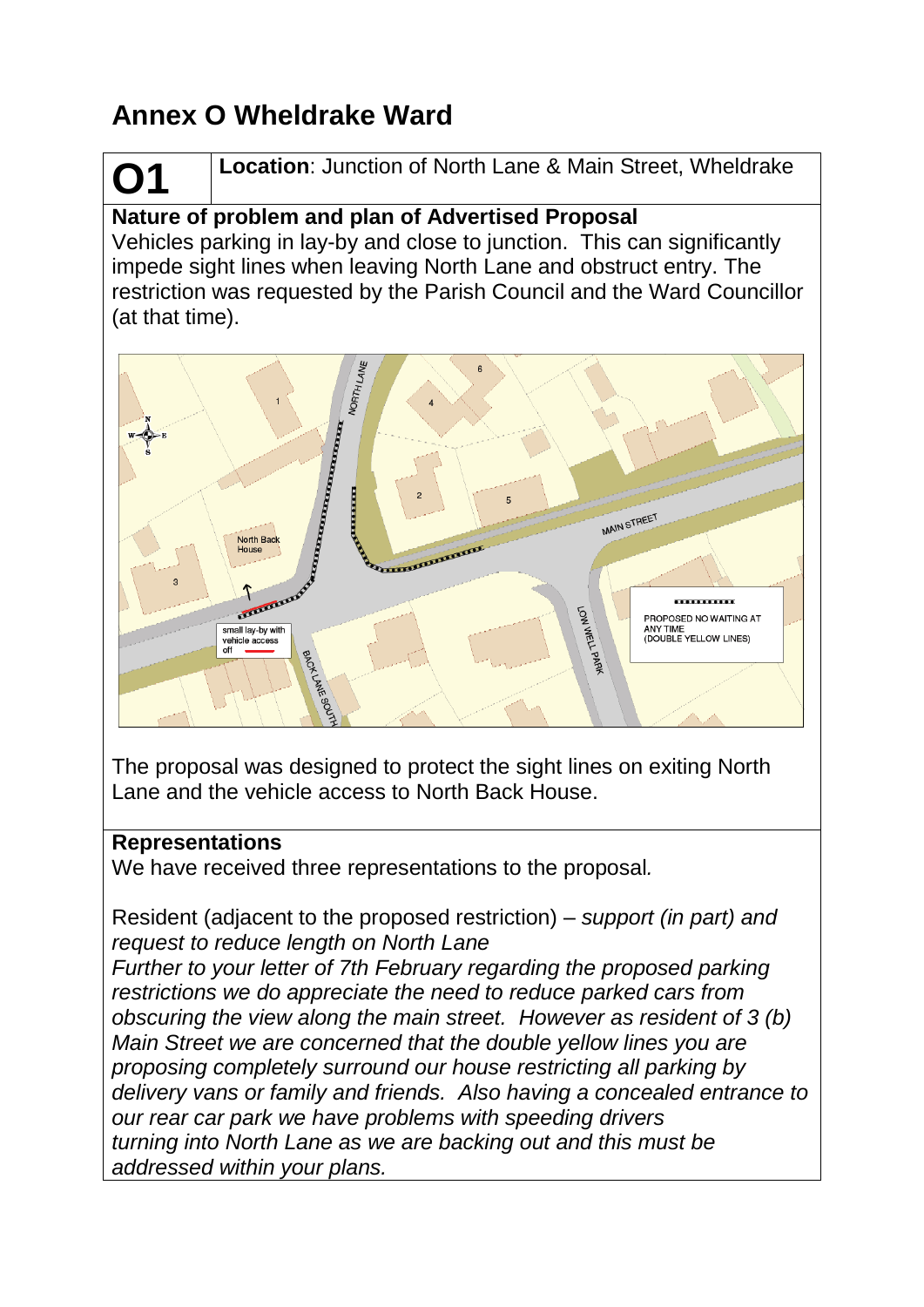*We would request that at least a section of approximately 5 metres is clear of restriction running along from our driveway. That way we have at least some area for what we would consider essential parking. Although the yellow lines will in some way assist with a better view of oncoming traffic it is certainly not the answer to the current danger generated by speeding drivers along the main street. Our two children currently attend Fulford School and have to wait on the main road with a number of pupils before the school bus arrives. They have complained about the speeding cars along the main street and surely you as a traffic management body cannot avoid the necessity to introduce traffic calming on Wheldrake main street before a serious accident occurs.*

Resident adjacent to the proposed restriction (objection based on officer reply to question about enforcement):

*Since this will not be Policed, a well-controlled current parking situation will be compromised as when the yellows fade and the straw and muck obscure them. My property will again be blighted by tranny vans homemade campers which becomes an eye sore through my side windows. I bought the property because of its position and I now see my enjoyment of my property compromised. Your actions which you are unable to enforce I then ask why go to the trouble. I am also interested as to why the yellow lines run for some 18 the full length of my property when in law you only need to leave 10 mtrs from a junction. Therefore I could use the other 8 for my vehicle. You are only going 10 mtrs in the other direction so something's not quite right here. So in short full enforcement you have my support. Otherwise reduce the length of lines to just the same as on the other side allowing me to park legitimately outside my property and then there will be less space to flout by others who have no vested interest or business here*

Resident (from nearby street); requested the comments received are treated as an objection.

*With regard to the amendments as listed in the York press re NorthLlane and Main Street may I point out that this does not go far enough and will not ease the problems of exiting north lane onto Main St and the reverse. Full length yellow lines should be placed between North Lane and Valley View and North Lane and the post box on Main St this will allow a clear view in both direction and safe collection and drop off for school and public transport.*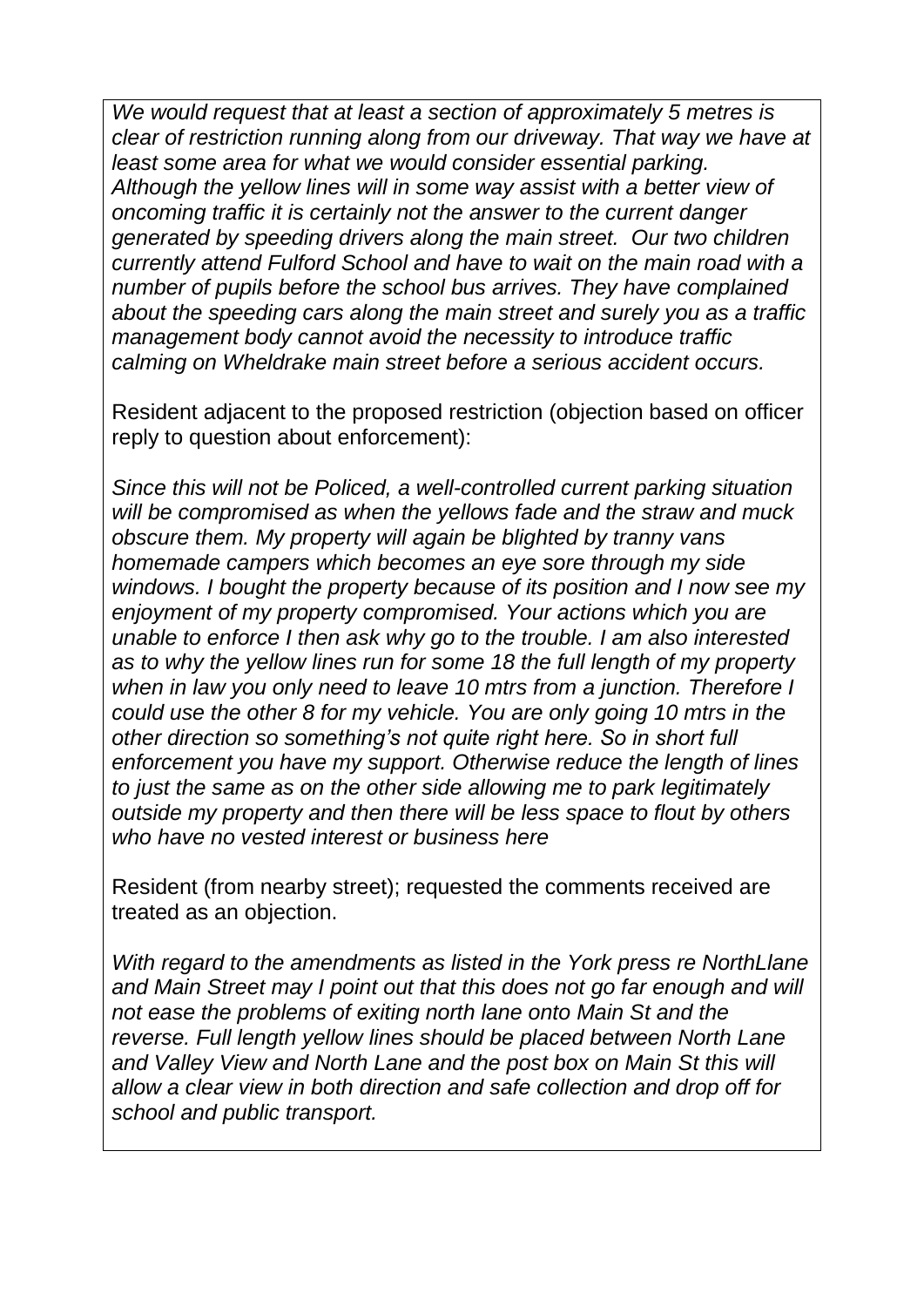#### **Officer analysis**

**Speeding:** two of the objectors referred to speeding issues on North Lane and Main Street. Introducing traffic calming measures is outside the remit of this proposal and report. There is a clear policy for reporting speeding concerns within the 95 Alive Partnership. Details are on the website.

**Rear entrance to 3b Main Street** (North Back House); we consider the restrictions as proposed, to the dropped kerb will improve access and egress from the property. Allowing a parked vehicle so close to the access will impede sight lines, especially if the drivers habitually reverse out and not in forward gear. If, as the resident reports, vehicles approach from Main Street at speed, sight lines are more important not less. We would recommend an H bar marking to highlight the access to the property.

**Length of Proposed restrictions on Main Street**: The request for restrictions to the next junction (and beyond) with Valley View and to the post box in the other direction would involve lengths of approximately 100m in either direction. There is a funeral directors and coffee shop on Main Street between the junctions with North Lane and Valley View. A proposal of this length is likely to bring objections from these business outlets. Restrictions of the requested length adjacent to village Business Outlets with no customer parking available is not something we would recommend.

The proposals were put forward after a site meeting with the Ward Councillor (at the time) who was also representing the Parish Council. We are unable to implement additional lengths of restrictions from this proposal.

**Enforcement:** Wheldrake is an outlying village in our authority. The restrictions will be fully enforceable by our Civl Enforcement Team. But it is considered that enforcement of existing restrictions will be ad-hoc or by hotline only. Although we can understand the resident who has expressed concerns about implementing a restriction when it will not be fully enforceable and can easily come into disrepute, no restriction of this nature can be enforced full time.

The length of the restrictions on both sides of the junction are similar when considering the width of the junction area and position of vehicles when exiting the property.

#### **Options:**

- 1. Over-rule the objections and implement as advertised. This is the recommended option because the proposal will improve junction access and sight lines.
- 2. Uphold the objections (in part) and place a lesser restriction